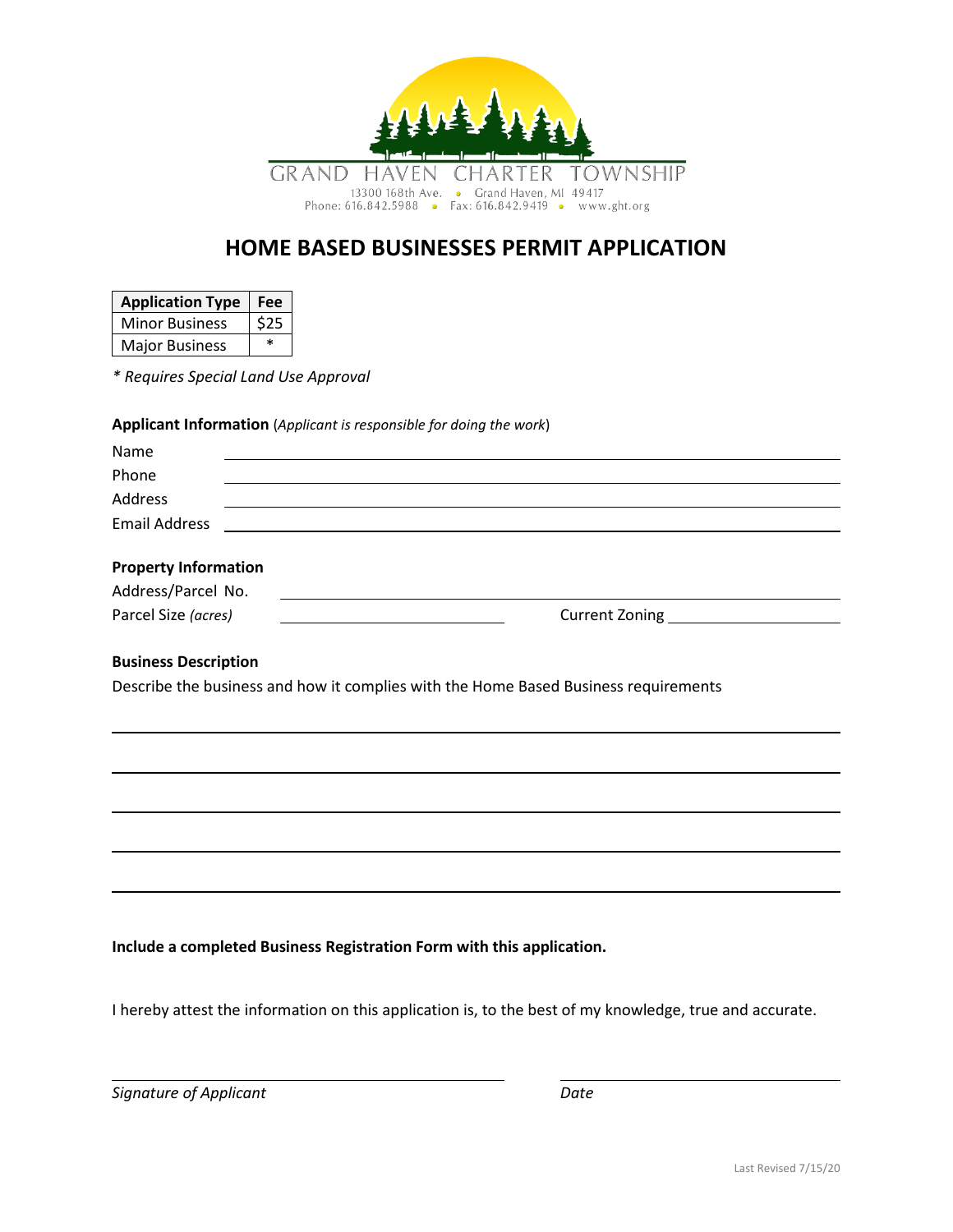

## Section 14.03 Minor Home Based Businesses.

- **(A)** The operation of a Home Based Business shall be conducted solely within a Dwelling Unit and not within any detached Accessory Building located upon the Lot, except for incidental storage of equipment or materials.
- **(B)** The Home Based Business shall be conducted solely by the person or persons occupying the Lot as their principal residence, except that up to four (4) employees may meet at the Main Building solely for purposes of receiving instructions regarding work to be conducted at another site or collecting equipment or materials necessary for their work at another site, or documents related to their employment.
- **(C)** The Dwelling Unit shall have no exterior evidence, to indicate the Dwelling Unit is being utilized for a Home Based Business.
- **(D)** The floor area used for the Home Based Business shall not exceed twenty-five percent (25%) of the Gross Floor Area of the Dwelling Unit.
- **(E)** Only goods produced as part of the Home Based Business, or goods clearly incidental to the operation of the Home Based Business may be sold on the Lot, and the goods shall not be visibly on display from outside the Main Building, nor shall any Sign or device be permitted advertising such sale.
- **(F)** No outside storage of equipment is permitted on the Lot.